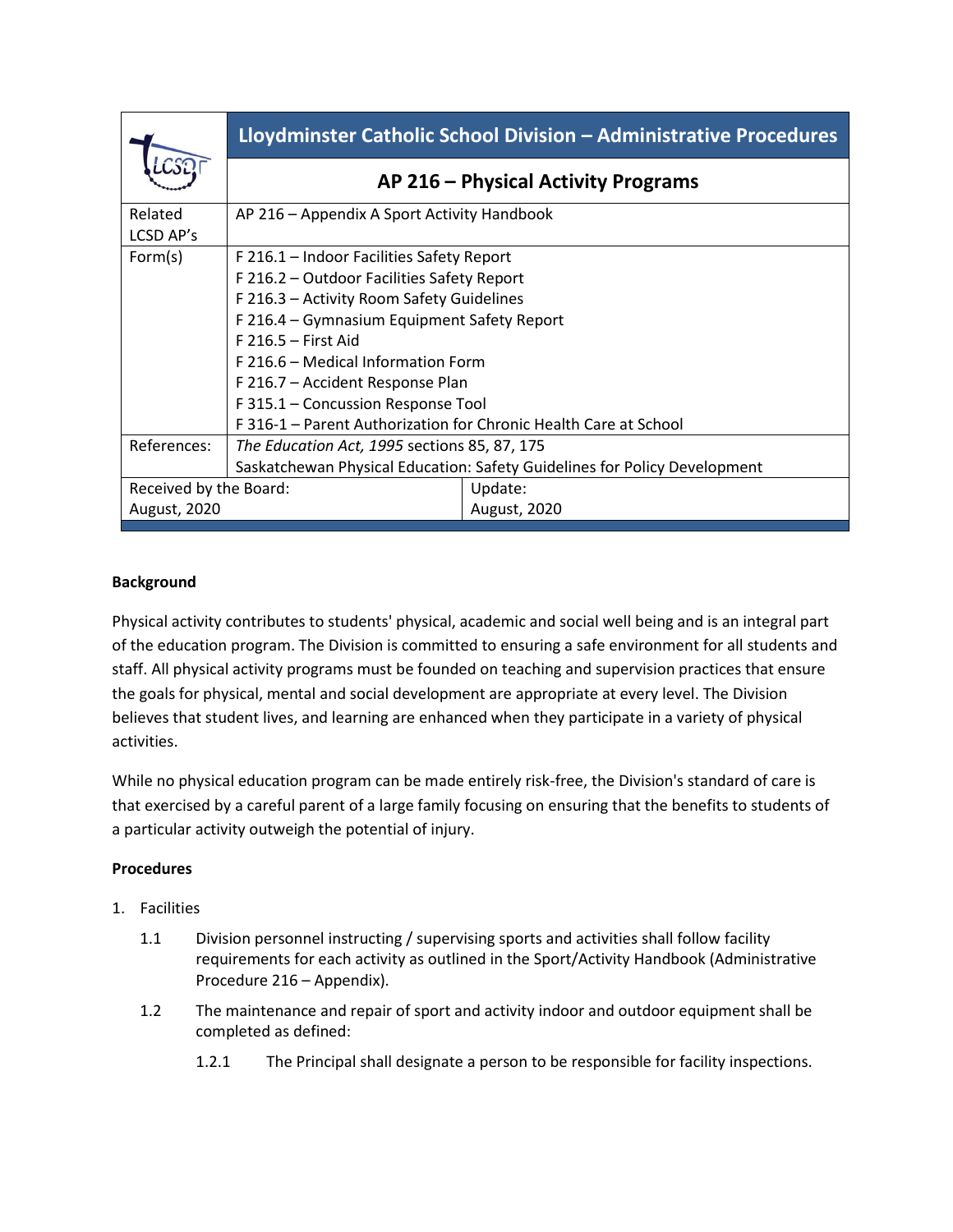- 1.2.2 There shall be three (3) inspection reports submitted to the Principal for facilities and equipment on September 30, January 30, and April 30:
	- 1.2.2.1 Indoor Facilities Safety Report (Form 216-1)
	- 1.2.2.2 Outdoor Facilities Safety Report (Form 216-2)
	- 1.2.2.3 Gymnasium Equipment Safety Report (Form 216-3)
- 1.2.3 All inspection concerns shall be reported to the Principal who shall report to the Chief Financial Officer.
- 1.2.4 When safety issues have been identified, the Principal shall ensure that use of the equipment/facility is discontinued until the safety concerns have been addressed.
- 2. Equipment Safety
	- 2.1 Students shall wear appropriate safety equipment for those activities listed in Administrative Procedure 216 – Appendix.
	- 2.2 All safety concerns relating to the status of equipment shall be reported to the Principal.
	- 2.3 Schools shall maintain an appropriately stocked first aid kit in the gym and other appropriate and accessible areas. A teacher shall have a first aid kit accessible for all off campus sports and activities.
	- 2.4 Student will be encouraged to wear sunscreen for outside activities during periods of high UV rating.
- 3. Instruction
	- 3.1 The Principal shall provide all new staff with an orientation of the Administrative Procedure 216 – Appendix.
	- 3.2 Each school shall maintain sports and activity resources requiring instruction of skills in proper progression.
	- 3.3 Teachers shall follow the instructional guidelines as defined in the Saskatchewan Ministry of Education Curriculum Guides and the Administrative Procedure 216 – Appendix.
- 4. Supervision
	- 4.1 Supervision shall be provided that is appropriate to the risk level of the activity, the participants' skill level, and the participants' age and maturity. Special consideration shall be provided for adapting equipment and procedures for the inclusion of Intensive needs students.
	- 4.2 All third-party instructors/supervisors must be appropriately qualified and a teacher must be present and in charge at all times unless the individual has been approved by the Director and upon successful official notification to the Provincial Athletic Association.
	- 4.3 Students shall never be the sole supervisors of any activity requiring "constant visual supervision."
	- 4.4 Each school shall inform all staff regarding activity room safety guidelines.